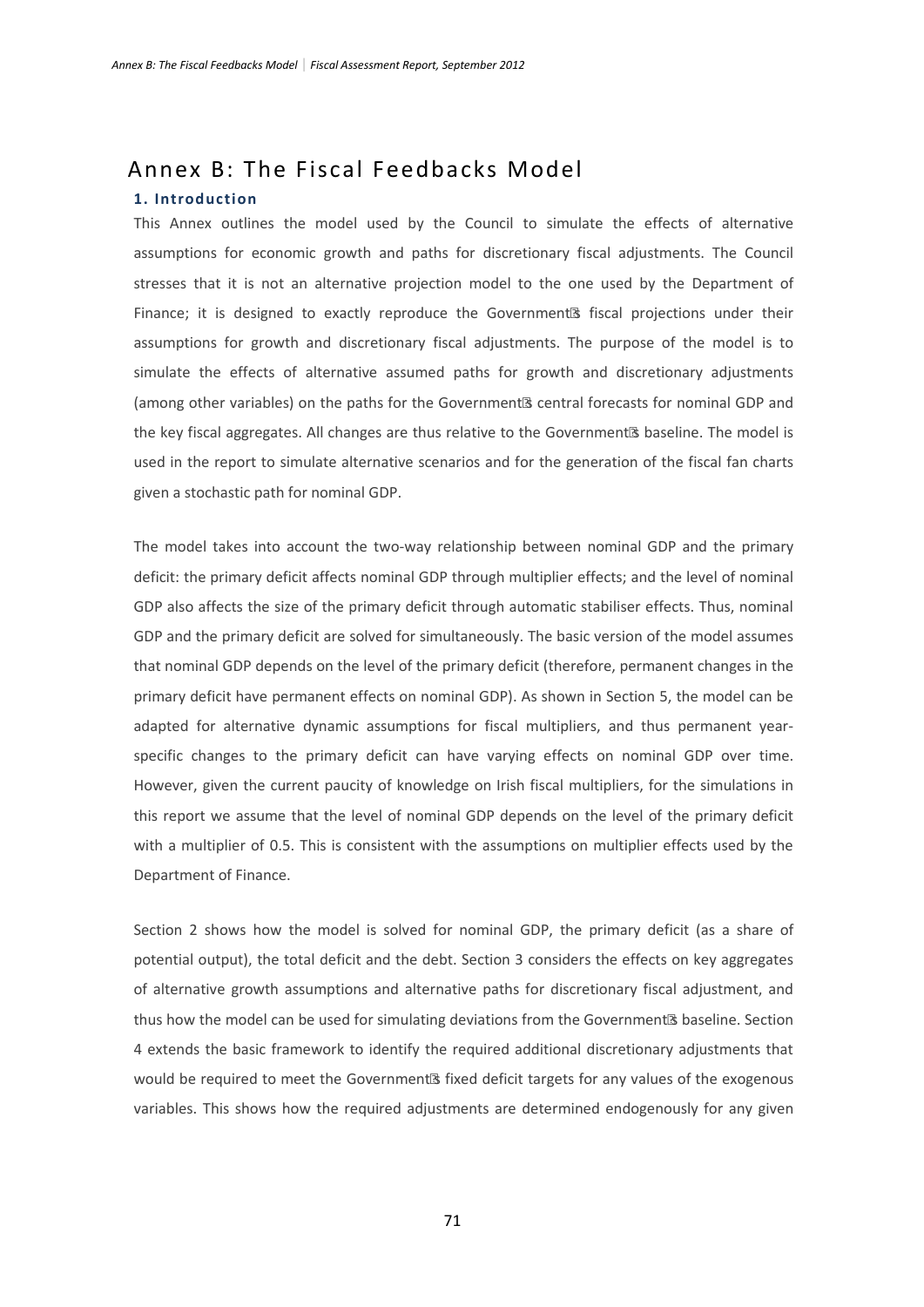ultimate total deficit targets. Finally, Section 5 extends the analysis to show how alternative dynamic multiplier assumptions can be accommodated.

## **2. Basic Simulation Model**

# **Model Notation:**

 $Y =$  Nominal GDP

 $Y^*$  = Nominal potential GDP

 $Y_0$  = Nominal GDP at a zero primary deficit

 $\frac{Y-Y^*}{Y^*}$  = Output gap

 $pdef =$  Nominal primary deficit

 $pdef^*$  = Nominal structural primary deficit (equals the nominal cyclically adjusted primary deficit minus one-off measures that increase the deficit) =  $pdef^{CA} - v$ 

 $pdef^{CA}$  = Nominal cyclically adjusted primary deficit =  $pdef + b(Y - Y^*)$ 

 $v =$  One-off measures that increase the primary deficit

 $def$  = Total nominal deficit (equals nominal primary deficit plus interest payments)

 $def^*$  = Total nominal structural deficit (equals nominal structural primary deficit plus interest payments)

 $D =$ Total government debt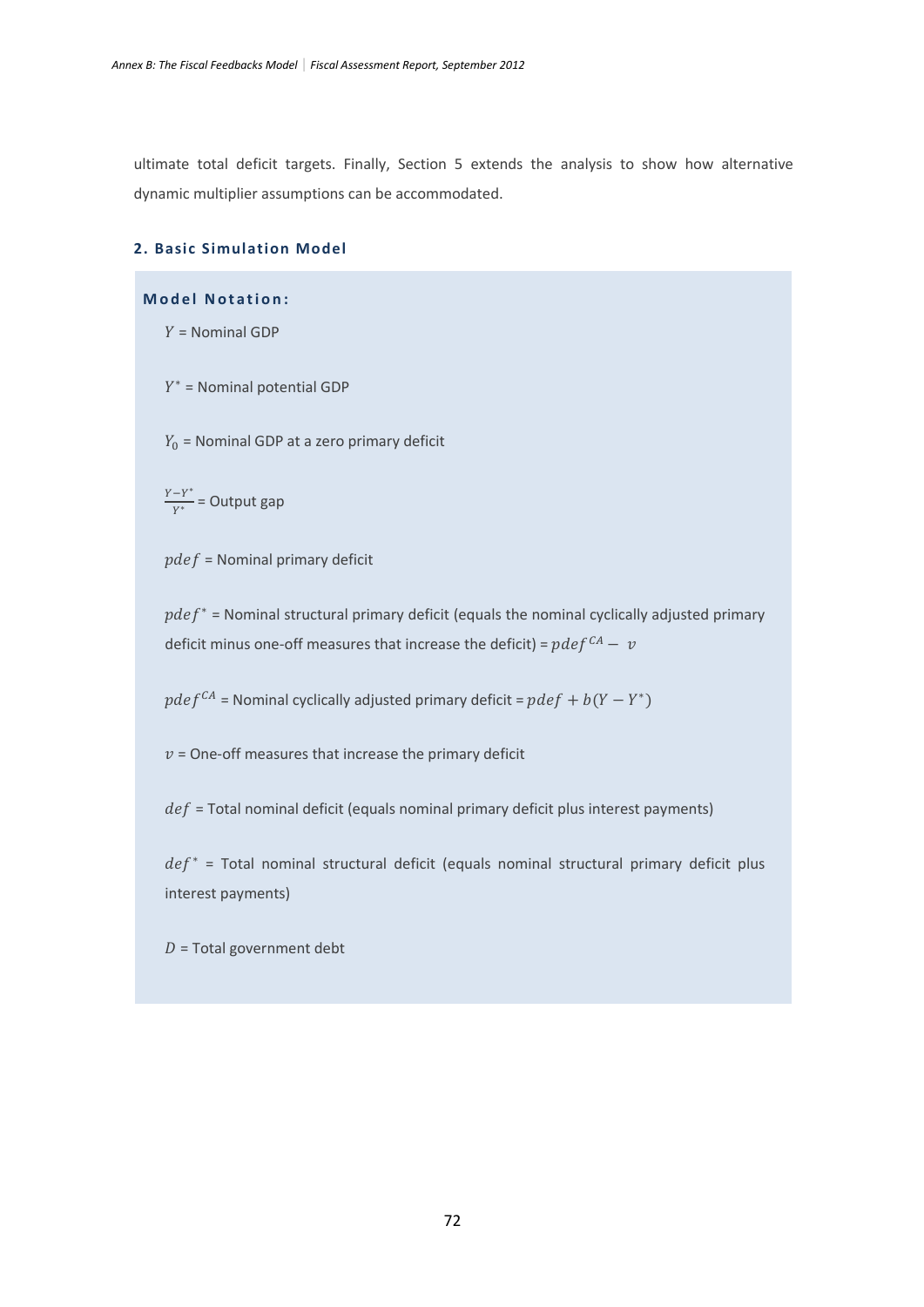$sfa =$  Stock-flow adjustment<sup>[60](#page-0-0)</sup>

 $m =$  deficit multiplier

 $b =$  Automatic stabiliser coefficient

 $a$  = Additional discretionary adjustments

 $a<sup>R</sup>$  = Required additional discretionary adjustments to meet target for total deficit as a share of nominal GDP

 $\left(\frac{def}{Y}\right)^{T}$  = Target for total deficit as a share of nominal GDP

The key behavioural equations are an equation for the output gap and an equation for the primary deficit (as a share of nominal potential GDP). Equation (1) shows that the output gap is the sum of the output gap at a zero primary deficit and a term that depends on the size of the primary deficit (as a share of nominal potential GDP). The coefficient on the primary deficit variable is the deficit multiplier,  $m$ . (In Section 5, alternative assumptions for the dynamic relationship between the primary deficit and the output gap are considered.)

$$
\frac{Y-Y^*}{Y^*} = \frac{Y_0 - Y^*}{Y^*} + m\left(\frac{pdef}{Y^*}\right). \tag{1}
$$

Equation (2) shows that the primary deficit as a share of potential GDP is the structural primary deficit (also as a share of potential GDP) less an adjustment that depends on the size of the output gap and any one-off adjustments,  $v$ . The parameter  $b$ , which we term the automatic stabiliser

 $60$  Stock-flow adjustments are defined as the difference between the annual change in the gross debt and the budget deficit (see Weber, 2012). Such adjustments can arise for various reasons, including: (i) valuation effects (e.g. the impact of exchange rate changes on the domestic currency value of foreigncurrency denominated debt); (ii) time of recording effects (deficits are based on accrual accounting while the change in debt is based on cash flows); and (iii) "below the line" transactions such as privatisations of state assets and transactions in state-held financial assets (Weber, 2012).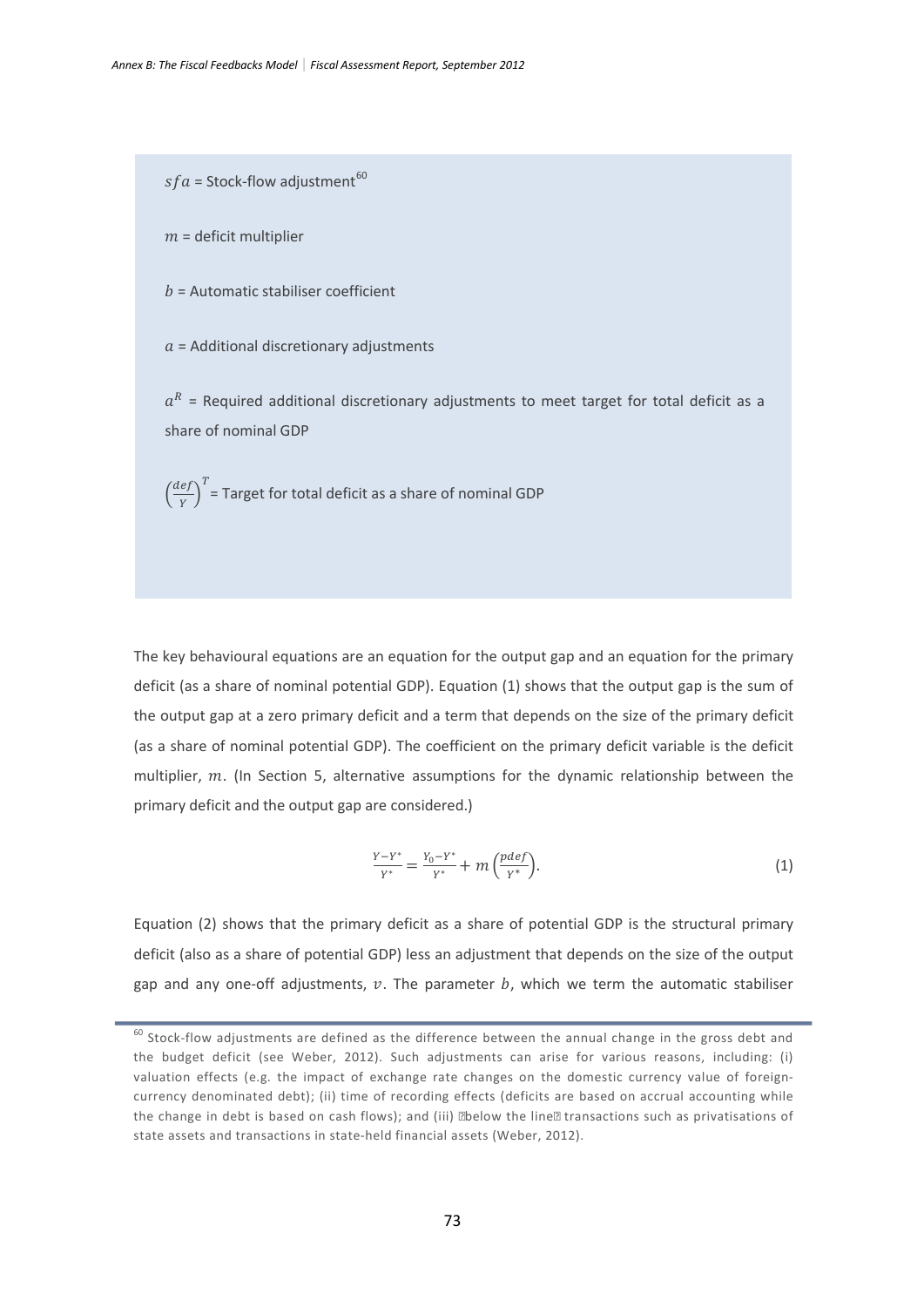coefficient, determines how the primary deficit deviates from the cyclically adjusted primary deficit,  $pdef^{CA}$ , when there is a positive or negative output gap. The structural primary deficit is the cyclically adjusted primary deficit less any one-off adjustments.

$$
\frac{pdef}{Y^*} = \frac{pdef^*}{Y^*} - b\left(\frac{Y - Y^*}{Y^*}\right) + \frac{v}{Y^*}.
$$
 (2)

Note that (2) takes the form used by the Department of Finance to estimate the structural primary deficit. Following the EC's methodology, a value of 0.4 is used by the Department of Finance for the parameter  $b$ . Thus, choosing this value for  $b$  in our simulations ensures consistency with the Department's projections.

Substituting (2) into (1) yields a reduced-form equation for the output gap.

$$
\frac{Y-Y^*}{Y^*} = \left(\frac{1}{1+mb}\right) \left(\frac{Y_0-Y^*}{Y^*}\right) + \left(\frac{m}{1+mb}\right) \left(\frac{pdef^*+v}{Y^*}\right). \tag{3}
$$

Next, substituting (3) into (2) yields a reduced-form equation for the primary deficit as a share of nominal potential GDP.

$$
\frac{pdef}{Y^*} = \left(\frac{1}{1+mb}\right) \left(\frac{pdef^*+v}{Y^*}\right) - \left(\frac{b}{1+mb}\right) \left(\frac{Y_0 - Y^*}{Y^*}\right). \tag{4}
$$

Up to this point, we have focused on the primary deficit. To obtain the total deficit we need to determine the path of nominal debt. The total deficit,  $def$ , is equal to the primary deficit plus interest expenditure (an accounting identity). We assume the path of the average interest rate on outstanding debt,  $D_{-1}$  is given. Thus the model does not allow for an endogenous determination of the interest rate based on the evolving stock of debt (and thus creditworthiness). The total deficit is then calculated as:

$$
def = pdef + iD_{-1}.
$$
 (5)

Next, we allow the total debt to evolve according to a stock-flow relationship:

$$
\Delta D = (1 + i)D_{-1} + pdef + sfa. \tag{6}
$$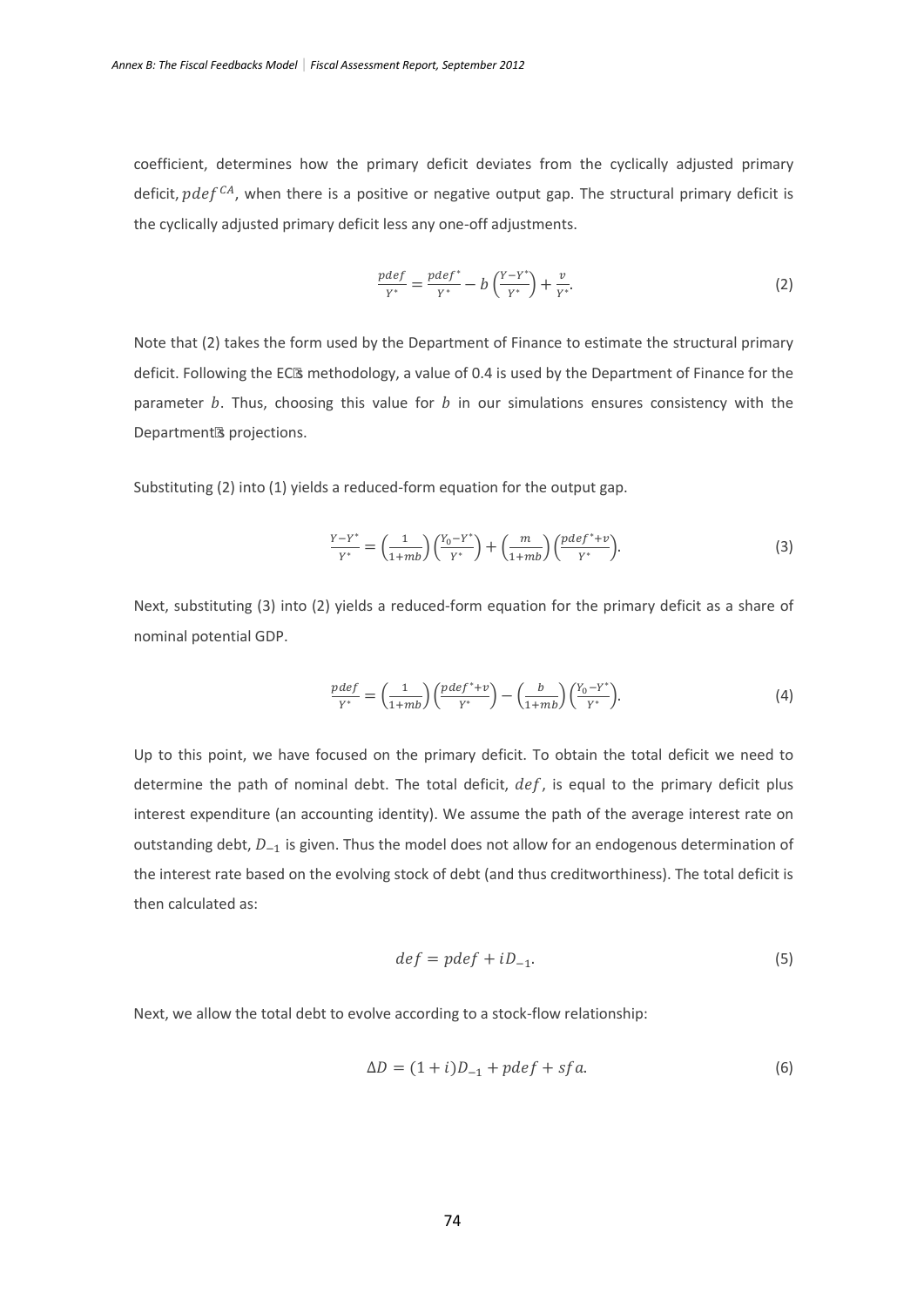Note that with a given starting value of the lagged debt, equation (6) allows us to identify the path of the debt for any given path of the primary deficit (assuming given paths for the nominal interest rate and stock-flow adjustments). We thus have a four equation system, with the output gap, the primary deficit as a share of potential GDP, the total deficit and the change in the nominal debt as the four endogenous variables. Note that solving for the output gap also identifies the equilibrium level of nominal GDP given the exogenous path for potential GDP. The various endogenous variables can be expressed as shares of nominal GDP or nominal potential GDP as is convenient in any given application.

#### **3. Simulating Alternative Scenarios**

#### 3.1 Alternative Growth Scenarios

The value of  $Y_0$  is implied in the model based on values for nominal GDP, nominal potential GDP and the nominal primary deficit (and will depend on the chosen value of the deficit multiplier,  $m$ , and the automatic stabiliser coefficient, b). Rearranging (3), we obtain an expression for  $Y_{0}$ ,

$$
Y_0 = (1 + mb)Y - mbY^* - m(pdef^* + v).
$$
 (7)

Any assumed path for nominal GDP can be substituted into (7) to obtain the implied path for  $Y_{0}$ , given the paths for potential nominal GDP and the cyclically adjusted primary deficit. This implied path can then be substituted into (3) and (4) to obtain the simulated paths for the output gap and the primary deficit as a share of potential GDP. Lastly, the paths for the total deficit and the debt are determined as before using (5) and (6).

#### 3.2 Simulating Alternative Fiscal Adjustment Paths

Additional discretionary fiscal adjustments,  $a$ , are assumed to lead to reductions in the structural primary balance,  $pdef^*$ . To allow for such additional adjustments, we can rewrite (4) as:

$$
\frac{pdef}{Y^*} = \left(\frac{1}{1+mb}\right) \left(\frac{pdef^*+v-a}{Y^*}\right) - \left(\frac{b}{1+mb}\right) \left(\frac{Y_0 - Y^*}{Y^*}\right). \tag{4'}
$$

The effects of alternative time paths for the structural primary balance on the output gap (and thus actual nominal GDP given the time path of potential output) and the actual primary balance as a share of potential output are determined using (3) and (4). Once again, the paths of the total deficit and the debt are determined using (5) and (6).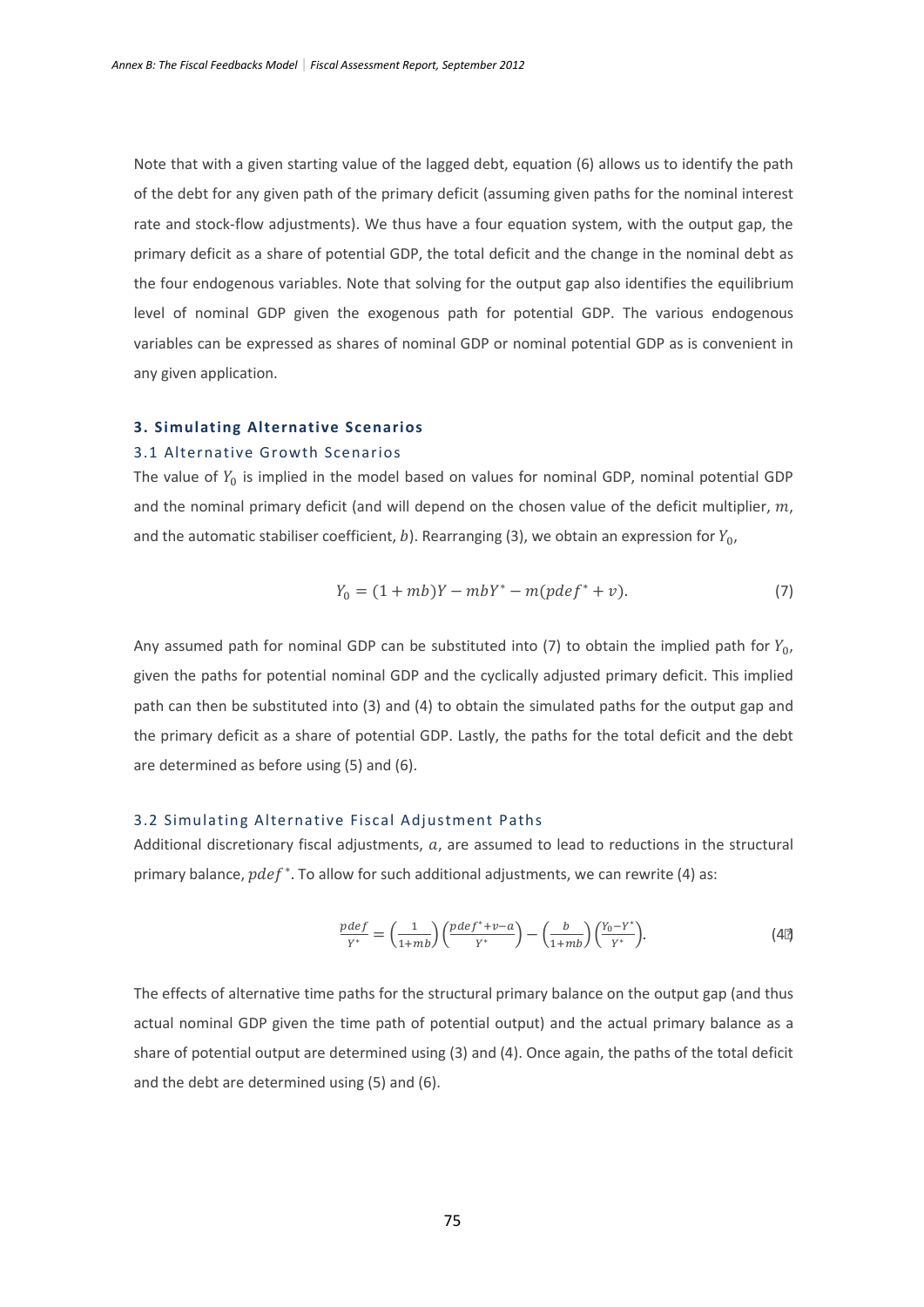## **4. Required Additional Discretionary Adjustments to Meet Given Deficit Targets**

The model can also be used to identify additional discretionary adjustments,  $a^R$ , that would be required to achieve a given target for the total deficit as a share of GDP,  $\left(\frac{def}{Y}\right)^T$ . (Such deficit to GDP targets are the basic targets in the Government's medium-term fiscal programme, with an objective of reaching a deficit below 3 per cent of GDP by 2015.) Rearranging (4'), we obtain:

$$
a = pdef^* + v - (1 + mb)pdef - b\left(\frac{Y0 - Y^*}{Y^*}\right)Y^*.
$$
 (8)

Noting that *pdef* is equal to  $def - iD_{-1}$ , we can identify the required additional discretionary adjustments to meet any given total deficit target as:

$$
a^{R} = pdef^{*} + v - (1 + mb) \left( \left( \frac{def}{Y} \right)^{T} Y - iD_{-1} \right) - b \left( \frac{Y_{0} - Y^{*}}{Y^{*}} \right) Y^{*}.
$$
 (9)

#### **5. Alternative Dynamic Multiplier Assumptions**

The basic version of the model assumes that it is the size of the primary deficit that matters for actual GDP (see equation (1)). However, the model can be adapted to allow for alternative dynamic assumptions for the multiplier. Consider, for example, the case where it is only the change in the current period primary deficit that impacts on current GDP, i.e. the effects of fiscal policy on the economy only last for one period. The output equation is then,

$$
\frac{Y - Y^*}{Y^*} = \frac{Y_0 - Y^*}{Y^*} + m\left(\frac{\Delta pdef}{Y^*}\right).
$$
 (10)

Note that we now define  $Y_0$  as the level of nominal GDP when the change in the primary deficit is equal to zero.

We can rewrite (2) as:

$$
\frac{\Delta pdef + pdef_{-1}}{Y^*} = \frac{pdef^* + v}{Y^*} - b\left(\frac{Y - Y^*}{Y^*}\right). \tag{11}
$$

Solving this pair of simultaneous equations yields:

$$
\frac{Y-Y^*}{Y^*} = \left(\frac{1}{1+mb}\right) \left(\frac{Y_0-Y^*}{Y^*}\right) + \left(\frac{m}{1+mb}\right) \left(\frac{pdef^*+v-pdef_{-1}}{Y^*}\right),\tag{12}
$$